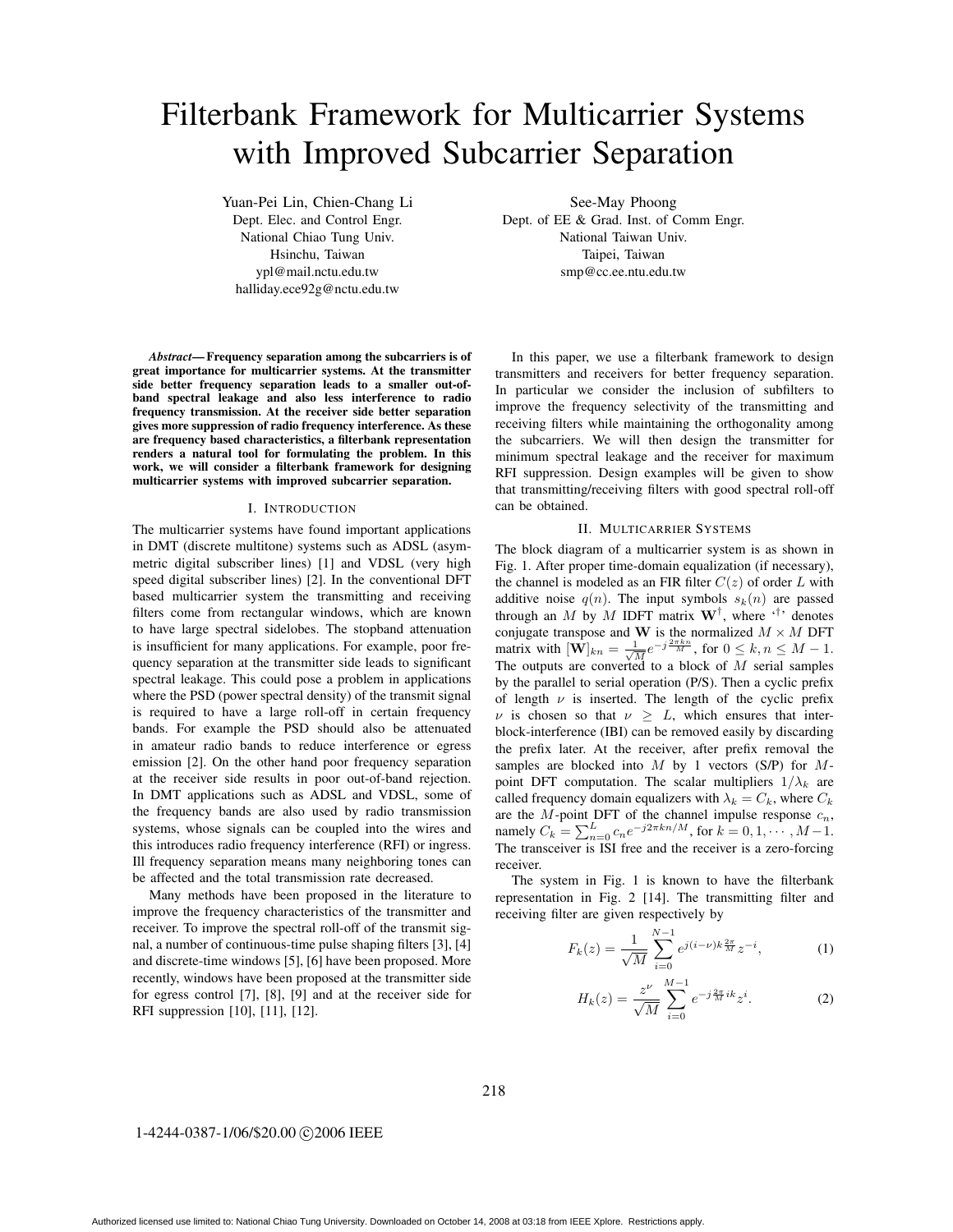

Fig. 1. Block diagram of a multicarrier system.



Fig. 2. Filterbank representation of the multicarrier system in Fig. 1.

From (1) and (2), we see that the transmitting and receiving filters are derived from rectangular windows. In particular, the filter  $F_0(z)$  is a rectangular window of length N. All the other transmitting filters are its scaled and frequency-shifted versions, namely,  $F_k(z) = W^{\nu k} F_0(zW^k)$ . Similarly, the first receiving filter  $H_0(z)$  is also a rectangular window, but of length M. All the other receiving filters are its scaled and frequency-shifted versions,  $H_k(z) = W^{-\nu k} H_0(zW^k)$ . As the filters all come from rectangular windows, the frequency selectivity is not good.

## III. TRANSCEIVER DESIGN WITH ZERO ISI

With the filterbank representation in Fig. 2, we can now obtain ISI free condition for the transceiver. Using the polyphase identity [13], we observe that the transfer function  $T_{k,i}(z)$  from the *i*-th transmitter input  $s_i(n)$  to the *k*-th signal  $y_k(n)$  at the receiver (Fig. 2) is

$$
T_{ki}(z) = \left[ H_k(z)C(z)F_i(z) \right]_{\downarrow N},\tag{3}
$$

where the notation  $[A(z)]_{\downarrow N}$  denotes the N-fold decimated version of  $A(z)$ . As the system has zero inter-block and intersubcarrier ISI, and the subcarrier gain from the transmitter input  $s_k(n)$  to the receiver output  $\hat{s}_k(n)$  is one, we have  $T_{ki}(z) = \lambda_k \delta(k - i)$ . Summarizing, we can obtain the following lemma, which will be useful for later sections.

*Lemma 1:* Consider the system in Fig. 2. The transfer function  $T_{k,i}(z)$  from the *i*-th transmitter input  $s_i(n)$  to the k-th signal  $y_k(n)$  at the receiver is given by

$$
T_{ki}(z) = \lambda_k \delta(k - i), \quad 0 \le k, i \le M - 1. \tag{4}
$$

The result holds for any FIR filter  $C(z)$  of order  $L \leq \nu$ . The constant  $\lambda_k$  are the M-point DFT of  $C(z)$ , i.e.,  $\lambda_k =$  $C(z)|_{z=e^{j2\pi k/M}}$ .

So long as the order of  $C(z)$  is not larger than  $\nu$ , the system is free from inter-block interference and inter-subcarrier interference. This means that, if we cascade another filter before or after the channel, as long as the product with  $C(z)$ has order no larger than  $\nu$  the overall system remains ISI free.

#### IV. RECEIVER DESIGN

To improve the frequency selectivity of the receiving filters, we introduce subfilters. Let the subfilters  $Q_k(z)$  be FIR or order  $\beta$ . The k-th receiving filter is replaced by  $H'_k(z) =$  $H_k(z)Q_k(z)$ . Now the transfer function from the *i*-th transmitter input  $s_i(n)$  to the k-th signal  $y_k(n)$  at the receiver (Fig. 2) becomes  $T_{ki}(z)=[H_k(z)(Q_k(z)C(z))F_i(z)]_{|N}$ ; it has the same expression as (3) except that the channel is replaced by  $Q_k(z)C(z)$ . From the result in Lemma 1, we know the system is free from ISI as long as the order of  $Q_k(z)C(z)$  satisfies  $\beta + L \leq \nu$ . In particular,  $T_{ki}(z)$ is the same as in (4) except that the FEQ coefficients  $\lambda_k$  are now the M-point DFT of the  $Q_k(z)C(z)$ . Let us choose the subfilters as shifted versions of the first subfilter,  $Q_k(z) = Q_0(zW^k)$ . Then the new receiving filter becomes  $H'_{k}(z) = W^{-\nu k} H'_{0}(zW^{k})$ . They are also shifted versions of  $H_0(z)$  except for a scalar. These receiving filters again form a DFT bank and thus can be implemented efficiently [13].

We can maximize the frequency separation among the

## *APCCAS 2006* 219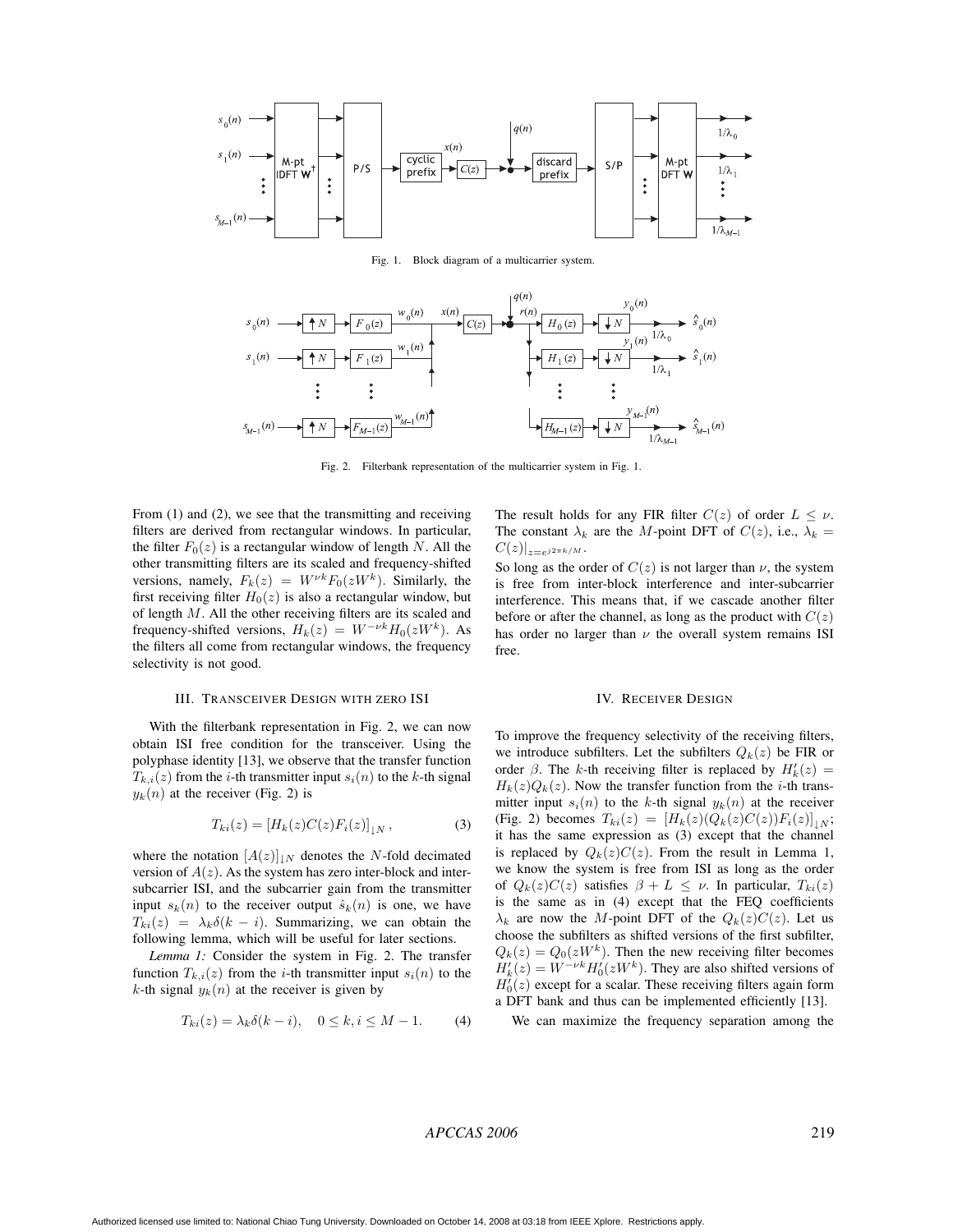subcarriers by minimizing

$$
\phi = \int_{\omega \in O} |H'_0(e^{j\omega})|^2 d\omega,\tag{5}
$$

where O denotes the stopband. As  $H'_0(z)$  is the product of  $Q_0(z)$  and  $H_0(z)$ , it can be written as  $H'_0(e^{j\omega}) = \tau(\omega)\mathbf{q}$ , where **q** consists of coefficients of  $Q_0(z)$  and  $\tau(\omega)$  =  $H_0(e^{j\omega})$   $\left(1 \quad e^{-j\omega} \quad \cdots \quad e^{-j\beta\omega}\right)$ . Therefore, we can write the objective function  $\phi$  in (5) as

$$
\phi = \mathbf{q}^{\dagger} \mathbf{B} \mathbf{q}, \text{ where } \mathbf{B} = \int_{\omega \in O} \boldsymbol{\tau}^{\dagger}(\omega) \boldsymbol{\tau}(\omega) d\omega. \qquad (6)
$$

The matrix **B** is positive definite because  $\phi$  represents the stopband energy of the receiving  $F_0'(z)$ . Thus  $\phi$  is always positive as  $F'_0(z)$  is FIR. To minimize  $\phi$ , we can choose **q** as the eigen vector associated with the smallest eigen value of **B**.

**Example 1. RFI reduction.** In this example, we show RFI can be reduced by due to improved subcarrier frequency separation. The DFT size is  $M = 512$  and cyclic prefix length is  $\nu = 40$ . The order of the subfilters is  $\beta = 10$ . The channel used in this example is VDSL loop#1 (4500ft) [2] and the channel noise is AWGN of −140 dBm. A time domain equalizer [16] is used to shorten the channel. Model 1 differential mode RFI interference of -55dBm is considered [2]. There are 4 RFI sources in the simulations, 660, 710, 770 and 1050 KHz.

The signal-to-interference-noise ratio (SINR) of the subcarriers (tones) are as shown in Fig. 3. For comparison, we have also shown the subcarriers SINRs for the cases of rectangular, Hanning and Blackman windows. The receiver with subfilters enjoys higher SINR for the tones that are close to the RFI frequencies. As a result, a higher transmission rate can be achieved. The corresponding transmission rate is 7.44 Mbits/sec, while the transmission rates for the cases of rectangular, Hanning and Blackman windows are 6.84, 7.16 and 7.16 Mbits/sec, respectively.



Fig. 3. Receiver with subfilters for RFI reduction: the subcarrier SINRs.

## V. TRANSMITTER DESIGN

Similar to the case of the receiving end, we can also introduce subfilters to the transmitter side to improve the frequency selectivity of the transmitting filters. Suppose the subfilters are  $P_k(z)$ , of order  $\alpha$ . The k-th transmitting filter is replaced by  $F'_k(z) = F_k(z)P_k(z)$ . Now the transfer function from the *i*-th transmitter input  $s_i(n)$  to the *k*-th signal  $y_k(n)$  at the receiver (Fig. 2) becomes  $T_{ki}(z)$  =  $[H_k(z)(P_i(z)C(z))F_i(z)]_{|N}$ . Similarly using the result in Lemma 1, we know the overall system remains ISI free as long as the order of the subfilters  $\alpha$  satisfy  $\alpha + L \leq \nu$ . Also, the transfer function  $T_{ki}(z)$  is the same as in (4), except now  $\lambda_k$  are now the M-point DFT of  $P_k(z)C(z)$ . The new receiving filters  $F'_k(z)$  are of length  $N + \alpha$ , as  $F_k(z)$  are of length N. As in the receiver case, we choose the subfilters as shifted versions of the first subfilter, i.e.,  $P_k(z) = P_0(zW^k)$ . The resulting transmitting filters form a DFT bank, which can be implemented efficiently [13].

When the transmitting filters are shifted versions of one prototype, the spectrum of the transmitted signal consists of shifts of  $|F_0'(e^{j\omega})|^2$  [15]. The spectral leakage can be minimized by minimizing the stopband energy of the prototype filter  $F'_0(z)$ . Let  $\boldsymbol{\tau}(\omega) = F_0(e^{j\omega}) \begin{pmatrix} 1 & e^{-j\omega} & \cdots & e^{-j\alpha\omega} \end{pmatrix}$ . Similar to the case of receiver design, the stopband energy of the prototype filter  $F_0'(z)$  can be written in the form

$$
S = \mathbf{p}^{\dagger} \mathbf{A} \mathbf{p}, \text{ where } \mathbf{A} = \int_{\omega \in O} \boldsymbol{\tau}^{\dagger}(\omega) \boldsymbol{\tau}(\omega) d\omega. \tag{7}
$$

Therefore the spectral leakage can be minimized by choosing **p** to be the eigen vector associated with the minimum eigen value of **A**.

**Example 2. Spectral leakage suppression.** In this example, we design subfilters at the transmitter for spectral leakage suppression. The block size  $M = 512$  and prefix length  $\nu = 40$ . The order  $\alpha$  of the subfilters is 20. Fig. 4 shows the spectrum of the transmitter output. The subcarriers used are 38 to 99 and 111 to 255 as in [10]. The subcarriers with indices smaller than 38 are reserved for voice band and upstream transmission, and those with indices between 99 and 111 are for egress control. We see that the spectrum of the windowed output has a much smaller spectral leakage in unused bands.

#### VI. CONCLUSIONS

In this paper, we use a filterbank framework to design multicarrier system for better subcarrier separation. Transmitting and receiving filters with better frequency selectivity can be obtained. Design examples are given to demonstrate the usefulness of the proposed design. Improved subcarrier separation at the transmitter allows the transmitted spectrum to have a faster spectral roll-off. Also better subcarrier separation at the receiver yields more suppression of RFI noise.

## 220 *APCCAS 2006*